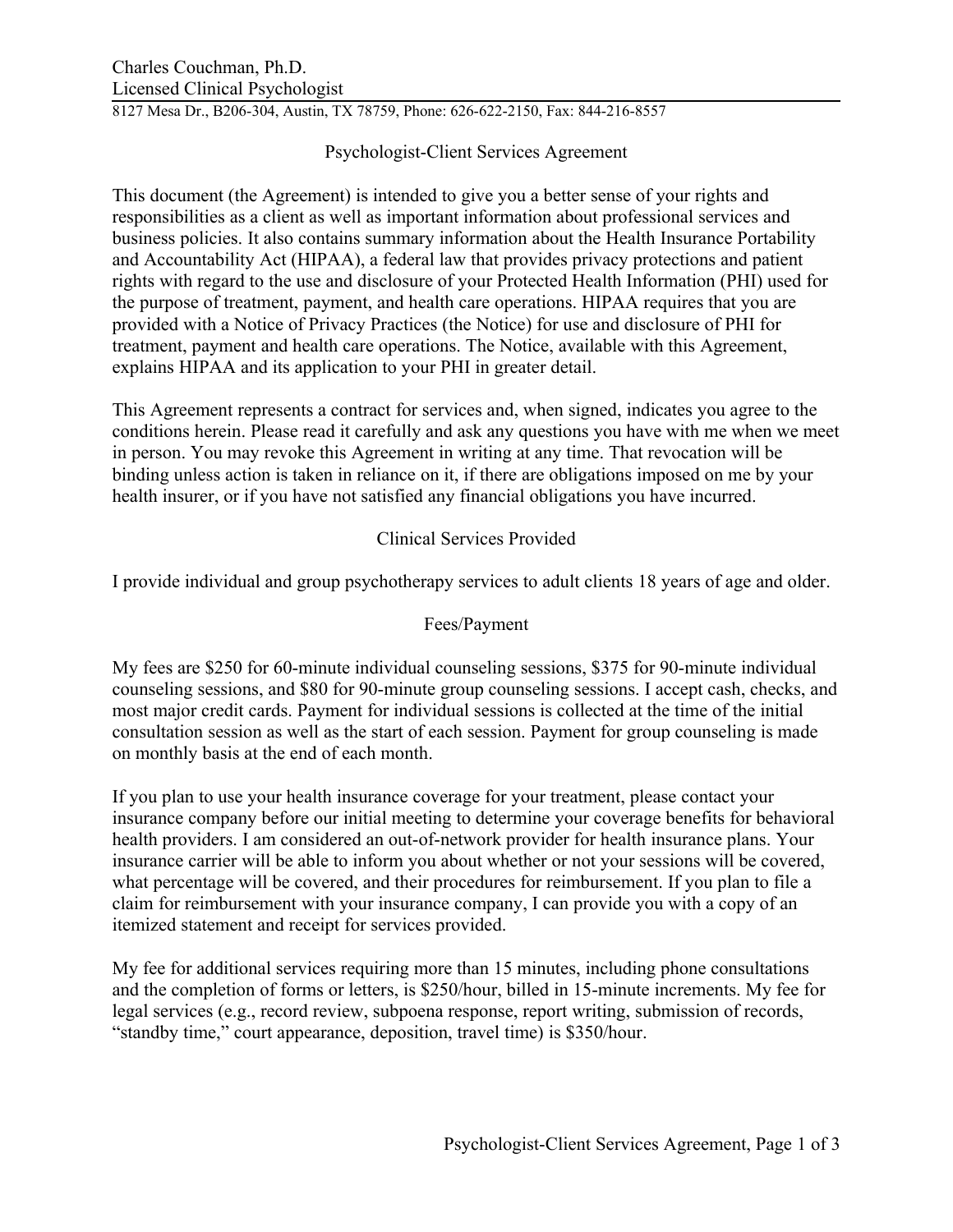### Cancellation Policy

I do not charge for cancelled or rescheduled sessions provided I am notified at least 24 hours before the scheduled time. However, cancellations or reschedules within 24 hours of our appointment time, including if you do not show up for an appointment, will be billed to the you at the full session rate.

If, after a period of one month, you have not rescheduled an appointment and I have not heard from you regarding needing additional services, I will no longer consider you an active client and will close your client file.

### Delinquent Accounts

Accounts are considered delinquent after 90 days of non-payment. Delinquent accounts may be turned over to a collection agency. If payment for services is not received within 90 days, or if a delinquent personal account reaches \$500, routine visits may cease unless payment is made in full.

#### **Contact**

I check my voicemail throughout the day on weekdays and will respond to messages in a timely manner, typically by the end of the next business day. I cannot guarantee that I will receive and be able to return your call immediately. If you ever need urgent assistance for a mental health concern, call the Travis County 24-hour crisis hotline at 512-472-HELP. Outside of Travis County, call the National Suicide Prevention Line at 1-800-273-8255. If you are at any risk of harming yourself or someone else (or you believe your life is at risk) please call 911 or proceed to the nearest hospital emergency room.

Due to confidentiality concerns, I do not use email or text messaging to communicate with clients.

### Limits of Confidentiality

Your communication and identity as a client is kept in the strictest of confidence. In most situations, information about your treatment may only be released to others if you sign a written Authorization form that meets certain legal requirements imposed by HIPAA. There are other situations that require only that you provide written, advance consent. Your signature on this Agreement provides consent for those activities, as follows:

Case consultation with other professionals to ensure you are receiving the best care. In these circumstances, all identifiable information will be omitted to protect your confidentiality.

Disclosures required to collect overdue fees or by health insurers to file a claim on your behalf, including a diagnosis.